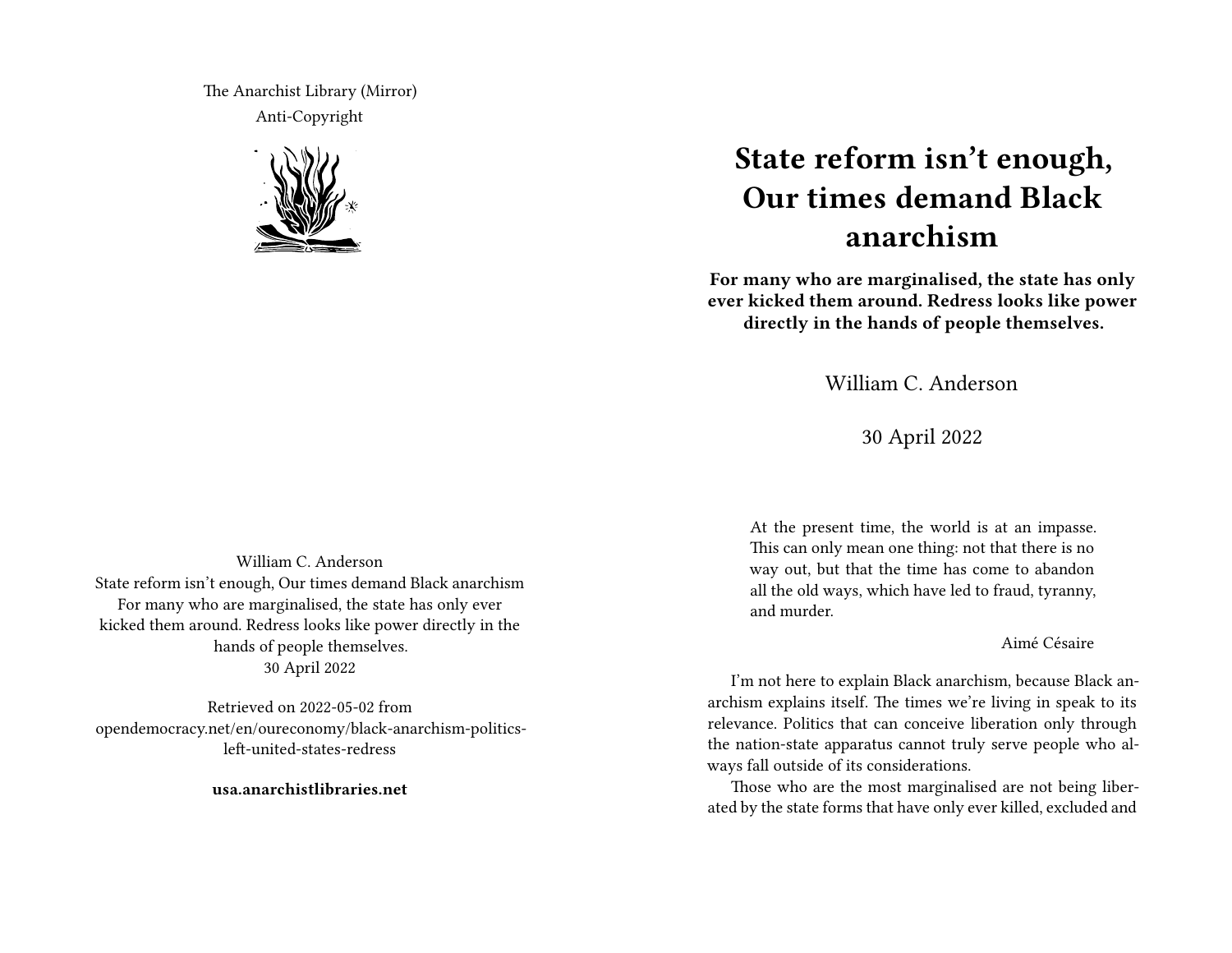kicked them around. Poor people, stateless people, migrants and oppressed people of all sorts are rendered disposable by the world's ruling classes.

Radical transformation looks like power directly in the hands of people themselves, without minimising diversity in the name of borders, citizenship, and homogenising national identities.

What would it mean if people represented themselves directly, instead of the administrations of nation-states, politicians and ruling classes speaking on their behalf? In the US, during the civil rights and Black Power eras, this question led to the development of Black anarchism(s) and Black autonomy, through the work of Black radicals who turned to *stateless* socialism and more.

Lucy Parsons, a formerly enslaved Black woman, was one of the earliest identifiable Black anarchists. Pivotal in the labour movement of the 1920s and known as a powerful orator, she was described by the Chicago Police Department as "more dangerous than a thousand rioters". Parsons had a complicated relationship with her racial identity, which is part of her long, dynamic story.

Parsons came long before the breakaway from civil rights era reformism and Black Power era statist politics that represents modern Black anarchism. The US-based cohort responsible for developing this includes, but is not limited to, radicals like: Martin Sostre, Lorenzo Kom'boa Ervin, Kuwasi Balagoon, JoNina Ervin, Ojore Lutalo and Ashanti Alston.

Sostre, who died in 2015, was an internationally known, self-described "politicised prisoner" who almost singlehandedly transformed the prison system through his lawsuits. He was a community educator and won victories for the rights of those in prison, from political and religious freedoms to restricting the use of solitary confinement, to contesting the censorship of prison literature.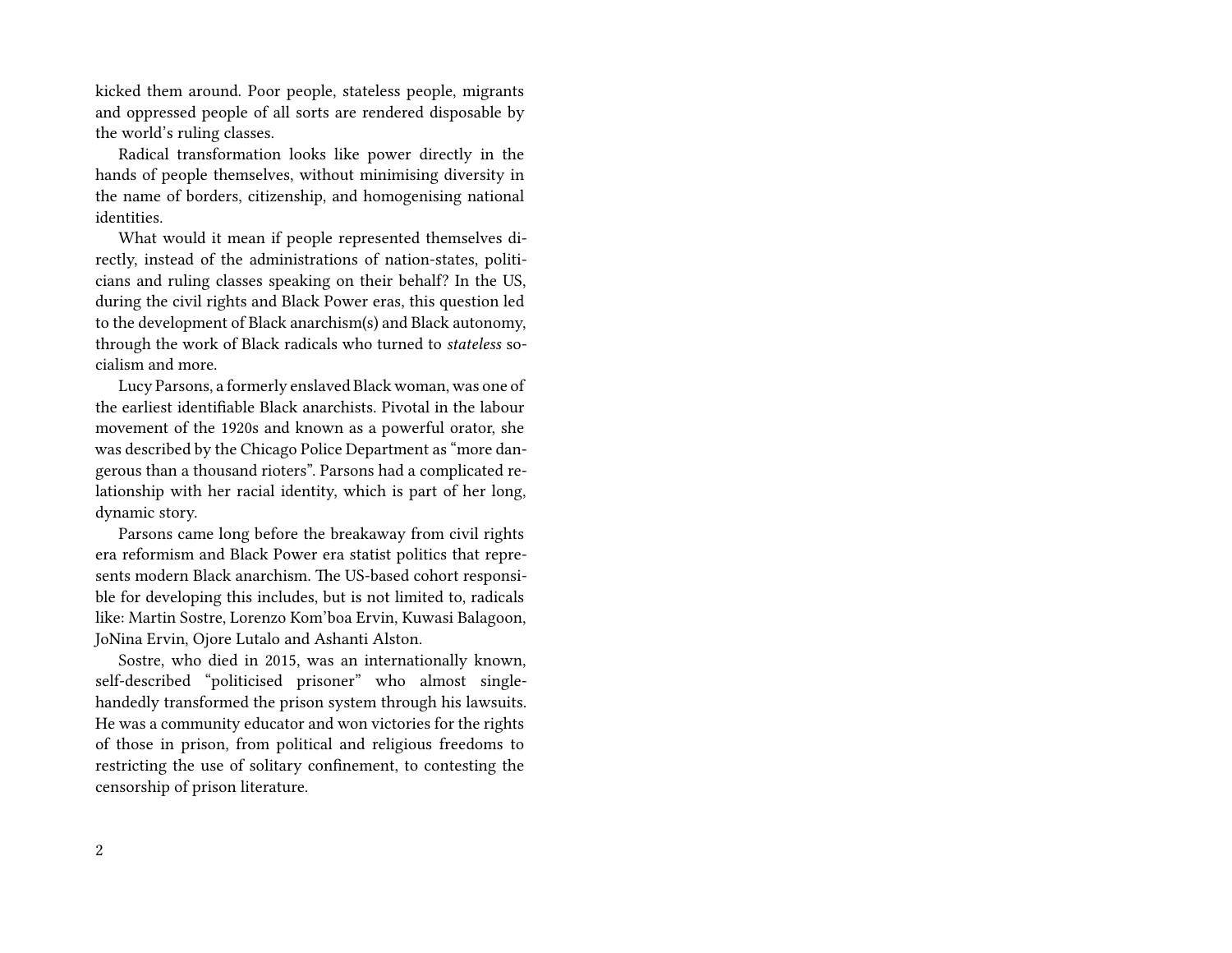Lorenzo Kom'boa Ervin, who was mentored by Sostre, is a former Black Panther and activist at the Student Nonviolent Coordinating Committee, a key organisation in the American civil rights movement. JoNina Ervin, who eventually wed Lorenzo, is also a former Panther and was the last editor of the Black Panther Party newspaper.

Alston, Lutalo, and Balagoon were former Panthers and Black Liberation Army members. Lutalo was introduced to anarchism by Kuwasi, who brought his own unique perspective as a New Afrikan anarchist.

These are just some of the Black revolutionaries who decided that instead of choosing new representation, new reform and new masters, they wanted no masters at all.

I came into Black anarchism over ten years ago and sat with it quietly in the dominant state-socialist Left movement spaces where it didn't fit. I watched anarchism in general be harangued as utopian, chaotic, white and impractical, while people regurgitated age-old political maxims about building a reformed or revolutionary state. I once held many of the same views about state-building and state-reform before I understood anarchism on its own terms, not based on popular misreadings or individuals.

The history of Black anarchism was completely neglected and, in retrospect, I see why it *needed* to be. Anarchism is a threat many can agree on. Not making populations an appendage of the nation-state poses a grave danger to the order of the world we know. The fact that statist factions on *both* the Left and the Right utilise the anarchist bogeyman as a target is crucial. Those who are preoccupied with attaining or weaponising state power for their own ends will regularly feel threatened by those who don't see the state as the sole harbinger of liberation.

Black anarchism rejects *coercive* authority and oppressive top-down hierarchies as they exist across the entire political spectrum. It doesn't pretend that anyone who claims (or has